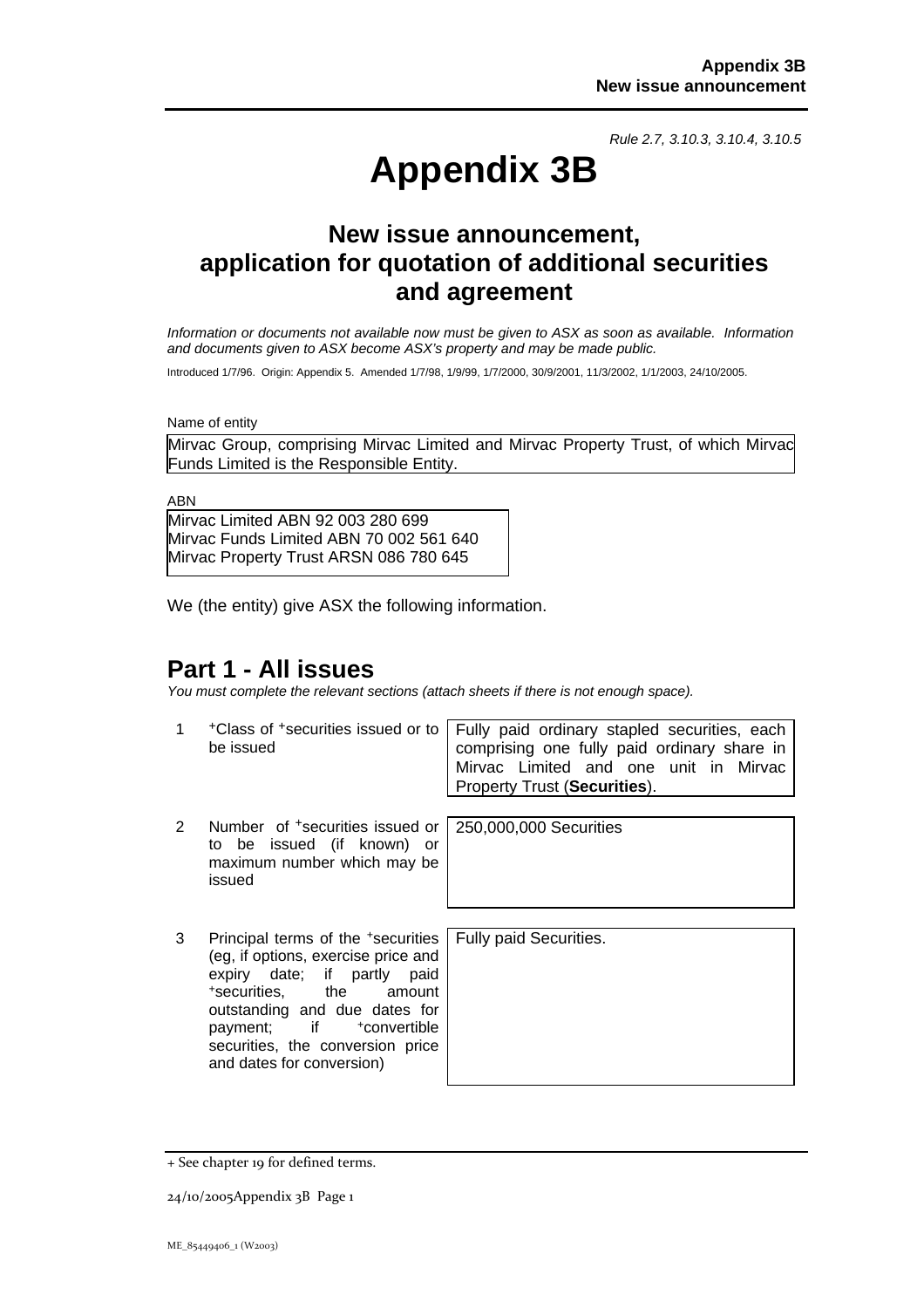| 4 | Do the *securities rank equally in<br>all respects from the date of<br>allotment with an existing +class<br>of quoted +securities?                                                                                                                                                                                                                                                                                          | Yes, the new Securities rank pari passu with<br>the existing Securities from 14 April 2010.                                                               |                                            |  |
|---|-----------------------------------------------------------------------------------------------------------------------------------------------------------------------------------------------------------------------------------------------------------------------------------------------------------------------------------------------------------------------------------------------------------------------------|-----------------------------------------------------------------------------------------------------------------------------------------------------------|--------------------------------------------|--|
|   | If the additional securities do not<br>rank equally, please state:<br>the date from which they do<br>the extent to which they<br>$\bullet$<br>participate<br>for<br>the<br>next<br>dividend, (in the case of a<br>trust, distribution) or interest<br>payment<br>the extent to which they do<br>$\bullet$<br>not rank equally, other than in<br>relation to the next dividend.<br>distribution<br>interest<br>or<br>payment |                                                                                                                                                           |                                            |  |
| 5 | Issue price or consideration                                                                                                                                                                                                                                                                                                                                                                                                | \$1.40 per Security                                                                                                                                       |                                            |  |
|   |                                                                                                                                                                                                                                                                                                                                                                                                                             |                                                                                                                                                           |                                            |  |
| 6 | Purpose of the issue<br>(If issued as consideration for the<br>acquisition of assets,<br>clearly<br>identify those assets)                                                                                                                                                                                                                                                                                                  | The proceeds of the issue will be used to<br>provide Mirvac Group with capacity for further<br>acquisitions<br>working<br>and<br>capital<br>requirements. |                                            |  |
|   |                                                                                                                                                                                                                                                                                                                                                                                                                             |                                                                                                                                                           |                                            |  |
| 7 | Dates of entering +securities<br>into uncertificated holdings or<br>despatch of certificates                                                                                                                                                                                                                                                                                                                                | 13 April 2010                                                                                                                                             |                                            |  |
|   |                                                                                                                                                                                                                                                                                                                                                                                                                             |                                                                                                                                                           |                                            |  |
|   |                                                                                                                                                                                                                                                                                                                                                                                                                             | Number                                                                                                                                                    | +Class                                     |  |
| 8 | Number and <sup>+</sup> class of all<br>*securities quoted on ASX<br><i>(including</i> the<br>securities<br>in.<br>clause 2 if applicable)                                                                                                                                                                                                                                                                                  | 3,247,874,742                                                                                                                                             | Fully paid ordinary<br>stapled securities. |  |
|   |                                                                                                                                                                                                                                                                                                                                                                                                                             |                                                                                                                                                           |                                            |  |

<sup>+</sup> See chapter 19 for defined terms.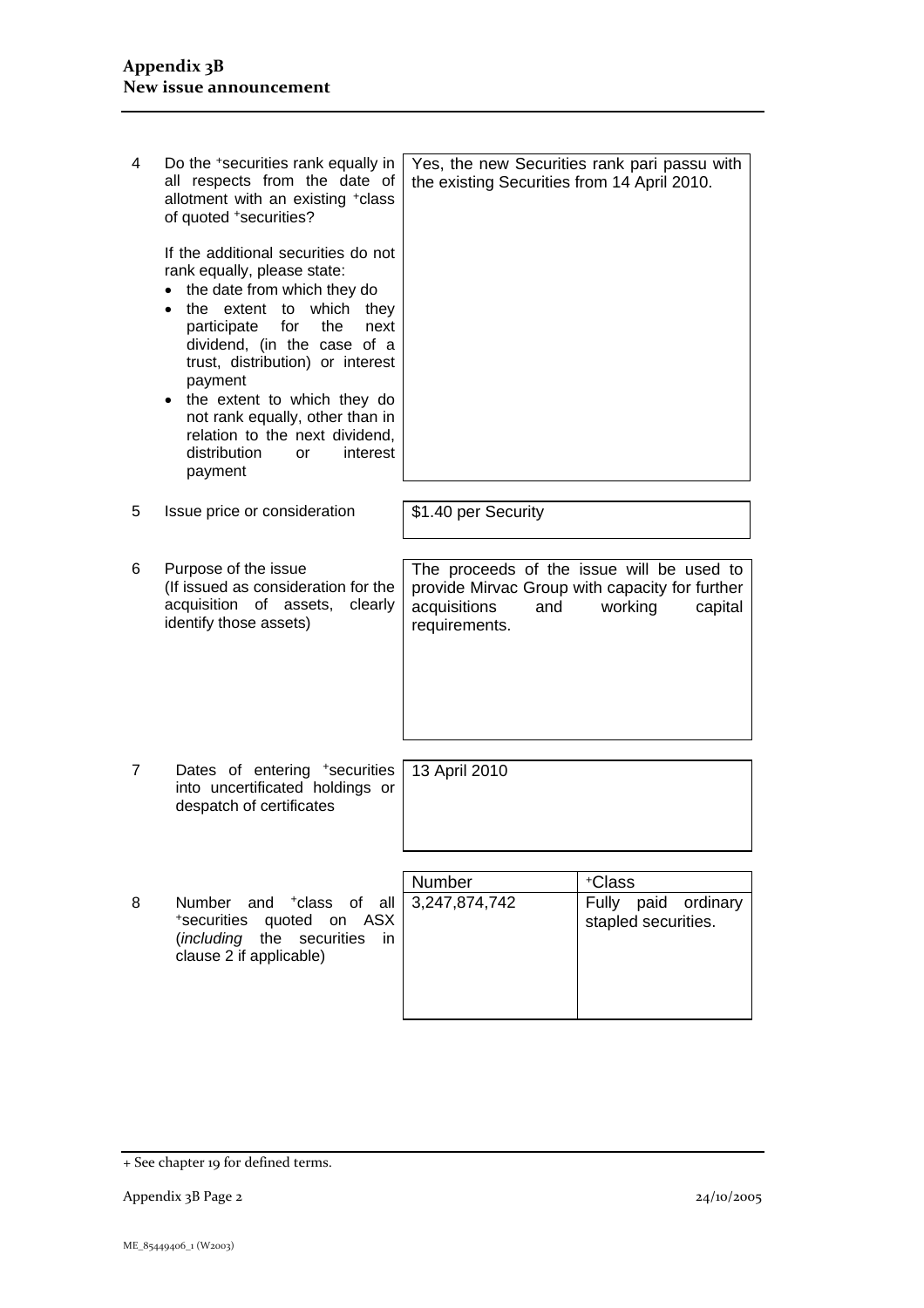|                                                                                                                                                                        | Number | +Class                               |
|------------------------------------------------------------------------------------------------------------------------------------------------------------------------|--------|--------------------------------------|
| 9<br>Number and <sup>+</sup> class of all 8,823,123<br>*securities not quoted on ASX   8.445.775<br>in<br>( <i>including</i> the securities<br>clause 2 if applicable) |        | Options<br><b>Performance Rights</b> |

10 Dividend policy (in the case of a trust, distribution policy) on the increased capital (interests)

No Change

# **Part 2 - Bonus issue or pro rata issue**

11 Is security holder approval required? 12 Is the issue renounceable or non-renounceable? 13 Ratio in which the +securities will be offered 14 +Class of +securities to which the offer relates 15 +Record date to determine entitlements 16 Will holdings on different registers (or subregisters) be aggregated for calculating entitlements? 17 Policy for deciding entitlements in relation to fractions 18 Names of countries in which the entity has +security holders who will not be sent new issue documents Note: Security holders must be told how their entitlements are to be dealt with. Cross reference: rule 7.7. 19 Closing date for receipt of acceptances or renunciations

<sup>+</sup> See chapter 19 for defined terms.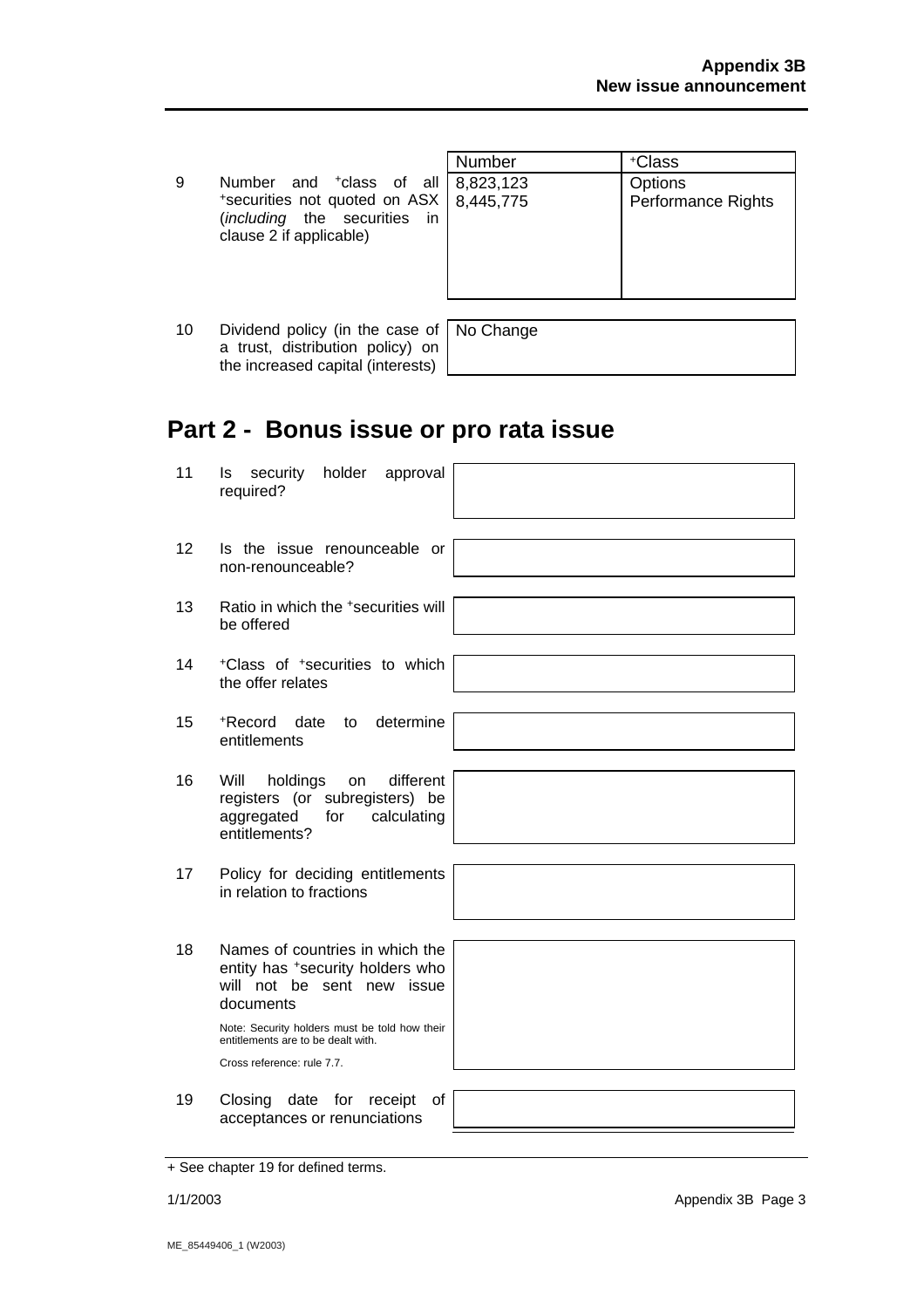### **Appendix 3B New issue announcement**

| 20 | Names of any underwriters                                                                                                                                                           |  |
|----|-------------------------------------------------------------------------------------------------------------------------------------------------------------------------------------|--|
| 21 | Amount of any underwriting fee<br>or commission                                                                                                                                     |  |
| 22 | Names of any brokers to the<br>issue                                                                                                                                                |  |
| 23 | Fee or commission payable to<br>the broker to the issue                                                                                                                             |  |
| 24 | Amount of any handling fee<br>payable to brokers who lodge<br>acceptances or renunciations on<br>behalf of <sup>+</sup> security holders                                            |  |
| 25 | If the issue is contingent on<br>*security holders' approval, the<br>date of the meeting                                                                                            |  |
| 26 | entitlement<br>Date<br>and<br>acceptance<br>form<br>and<br>Product<br>prospectus<br>or<br>Disclosure Statement will be<br>sent to persons entitled                                  |  |
| 27 | If the entity has issued options,<br>and the terms entitle option<br>holders<br>participate<br>to<br>on<br>exercise, the date on which<br>notices will be sent to option<br>holders |  |
| 28 | Date rights trading will begin (if<br>applicable)                                                                                                                                   |  |
| 29 | Date rights trading will end (if<br>applicable)                                                                                                                                     |  |
| 30 | How do *security holders sell<br>their entitlements in full through<br>a broker?                                                                                                    |  |
| 31 | How do *security holders sell<br>part of their entitlements through<br>a broker and accept for the<br>balance?                                                                      |  |

Appendix 3B Page 4 1/1/2003

<sup>+</sup> See chapter 19 for defined terms.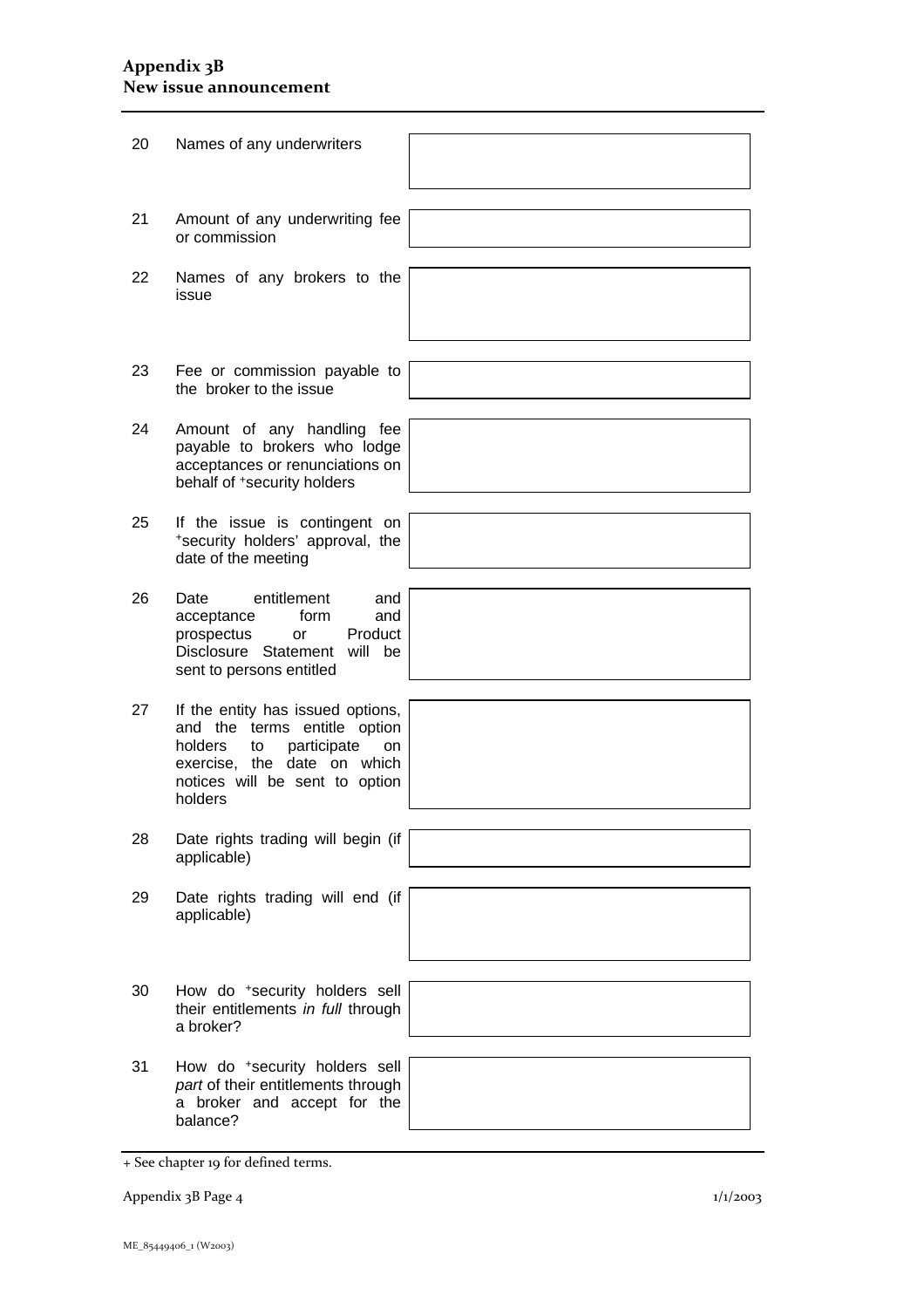- 32 How do <sup>+</sup>security holders dispose of their entitlements (except by sale through a broker)?
- 33 +Despatch date

# **Part 3 - Quotation of securities**

*You need only complete this section if you are applying for quotation of securities* 

- 34 Type of securities (*tick one*)
- (a)  $\Box$  Securities described in Part 1

#### (b) All other securities

Example: restricted securities at the end of the escrowed period, partly paid securities that become fully paid, employee incentive share securities when restriction ends, securities issued on expiry or conversion of convertible securities

### **Entities that have ticked box 34(a)**

### **Additional securities forming a new class of securities**

*Tick to indicate you are providing the information or documents*

- 
- 35 If the +securities are +equity securities, the names of the 20 largest holders of the additional +securities, and the number and percentage of additional +securities held by those holders
- 36 If the +securities are +equity securities, a distribution schedule of the additional +securities setting out the number of holders in the categories 1 - 1,000 1,001 - 5,000 5,001 - 10,000 10,001 - 100,000 100,001 and over

37 A copy of any trust deed for the additional +securities

<sup>+</sup> See chapter 19 for defined terms.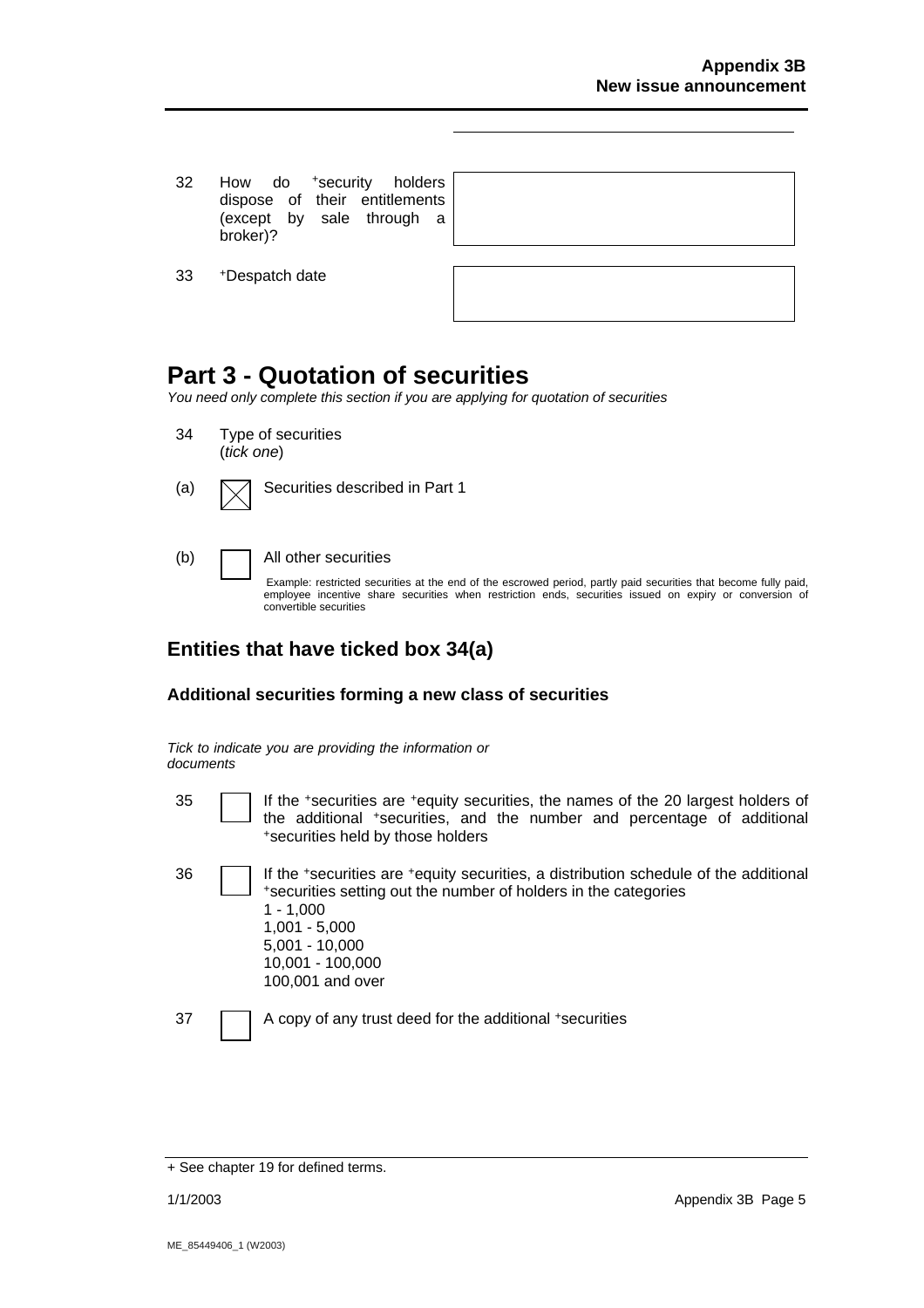### **Entities that have ticked box 34(b)**

- 38 Number of securities for which +quotation is sought
- 39 Class of +securities for which quotation is sought
- 40 Do the +securities rank equally in all respects from the date of allotment with an existing +class of quoted +securities?

If the additional securities do not rank equally, please state:

- the date from which they do
- the extent to which they participate for the next dividend, (in the case of a trust, distribution) or interest payment
- the extent to which they do not rank equally, other than in relation to the next dividend, distribution or interest payment
- 41 Reason for request for quotation now

Example: In the case of restricted securities, end of restriction period

(if issued upon conversion of another security, clearly identify that other security)

42 Number and +class of all +securities quoted on ASX (*including* the securities in clause 38)



<sup>+</sup> See chapter 19 for defined terms.